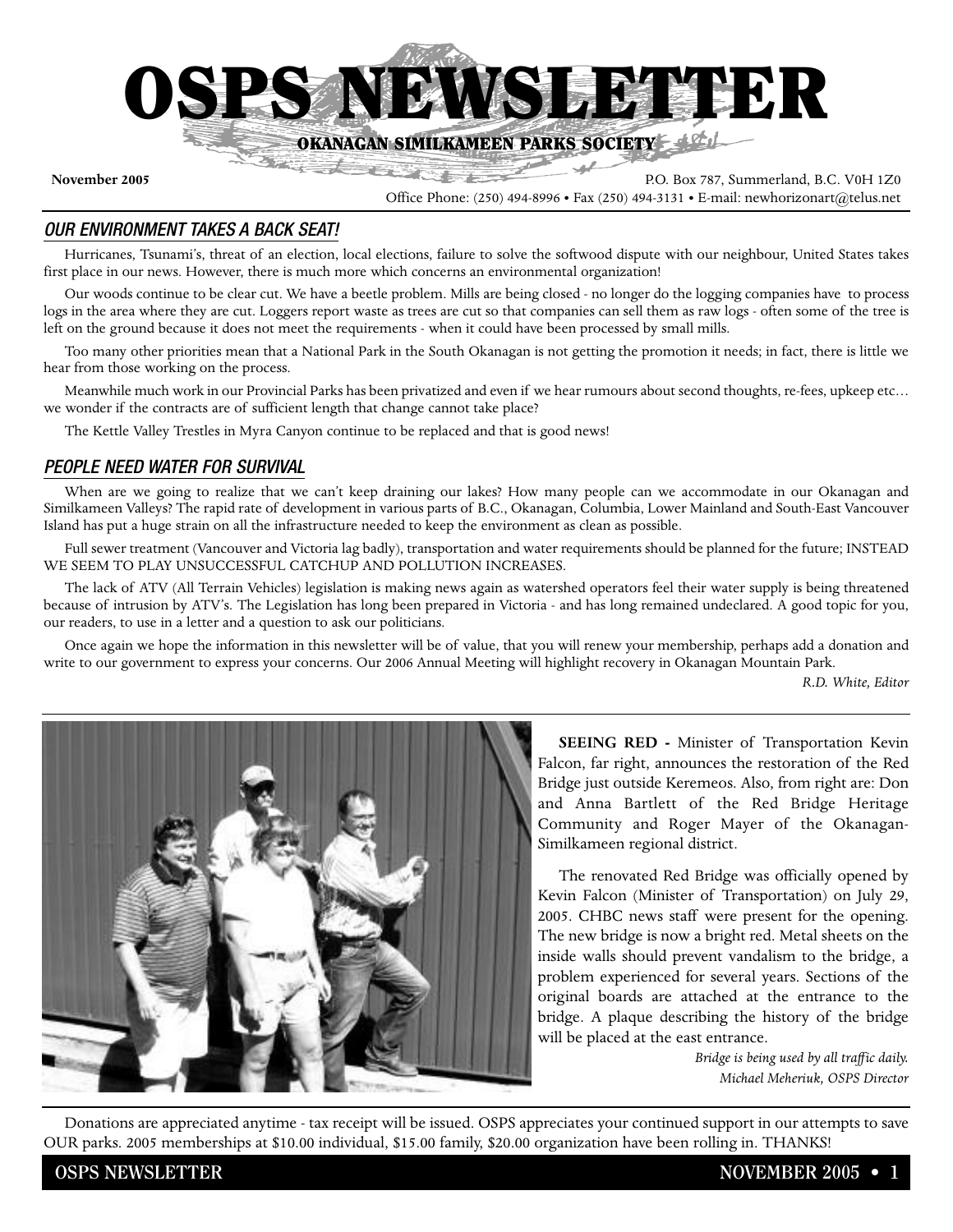#### *LAND CONSERVANCY BUS TOUR SUCCESSFUL*

With 27 participants plus office staff and Anthea Bryant a very successful day long bus tour took place reports Anne Armstrong, Development and Communications Officer.

The October tour stopped at the Three Gates Farm on the Marron River and the Ven'Amour Organic Farm. On site was a unique habitat and animals. Three Gates Farm has entered into

a legally binding covenant with the Conservancy while Ven'Amour Organic Farm owners Steven Venables and Kim Brind'Amour have agreed to protect 40 acres of cottonwood forest that includes intact brush.

The bus stopped at Yellow Lake for a picnic lunch in good weather.

#### *CONSERVATION COVENANTS - PLANNED GIVING*

At the Land Conservancy meeting November 8th at Leir House, executive director Bill Turner, lawyer Charlie Abbott and accountant Ian Kennedy outlined how the organization was using the British Trust System to protect land, ecology and our heritage while at the same time providing tax benefits for donors.

The Land Conservancy (TLC) is a non-profit, charitable Land Trust working throughout British Columbia. TLC protects important habitat for plants, animals and natural communities as well as properties with

historical, cultural, scientific, scenic or comparable recreational value. It does so by gaining control of the property through acquisition of title, conservation covenant or long-term lease arrangements. wildlife support centre security for the future.

In the Okanagan Region (Okanagan Similkameen, Kootenay Boundary, Central and North Okanagan), properties under TLC are Lehman Springs Conservation Area near Osoyoos, Max Lake located on the West Bench adjacent to Penticton, Mountain View Doukhobor Museum, Grand Forks; Okanagan River Cottonwoods, Penticton Channel; Similkameen River Pines near Keremeos.

### *MOUNTAIN VIEW DOUKHOBOR MUSEUM - RESTORATION UNDERWAY*

TLC and our local partners have been busy at the Mountain View Doukhobor Museum in Grand Forks. A community Liaison Committee has been formed to help guide the management and vision for the site. Merlin Rosser, our project manager is working on a Strategic Plan that will incorporate the community's vision for the site. Volunteers are actively working to clean up the site and prepare for restoration work. Thanks to funding from the Softwood Industry Community Economic Adjustment Initiative, a state of the art dry chemical fire suppression system is being installed to protect the 1912 communal house.

Funds are still required to ensure that TLC can continue to

protect this important cultural site. If you can help, please contact Shawn Black in our Okanagan Office (250) 492-0173.

*TLC Newsletter, Summer 2005*

### *WILDLIFE REFUGE PROPOSED FOR CENTRAL OKANAGAN*

A wildlife recovery centre for injured or ill songbirds and animals could be estabished east of Kelowna.

Supporters hope to raise \$3 million during the next two years to develop the refuge, which would include a small hospital and an interpretive centre near Eight Mile ranch.

"There's nothing like this in the Okanagan," Charlie Hodge of the Canadian Earthcare Society said Friday.

"Our main goal is to provide a place where animals that have been hurt could be rehabilitated and then released back into the wild," he said. "Right now, most of these animals simply die."

The likeliest animals to be

treated at the centre would be birds, with injuries such as broken wings, and small mammals that may have been struck by motor vehicles.

*Ron Seymour ~ The Okanagan - August 27, 2005*

#### *NATURALIST'S LATEST BOOK ON B.C. READY FOR LAUNCH*



His latest book in hand, biologist and naturalist Dick Cannings of Naramata checks out his Russian Olive Tree - an introduced species mentioned in The Rockies - A Natural History, a 288 page hard-covered volume was launched at Okanagan Books.

> *Joyce Langerak Penticton Herald*





survival after it was injured. Eagle Bluff, the home of the South Okanagan Rehabilitation Centre for Owls, was purchased by TLC this year, and a long term lease provided to SORCO, giving this important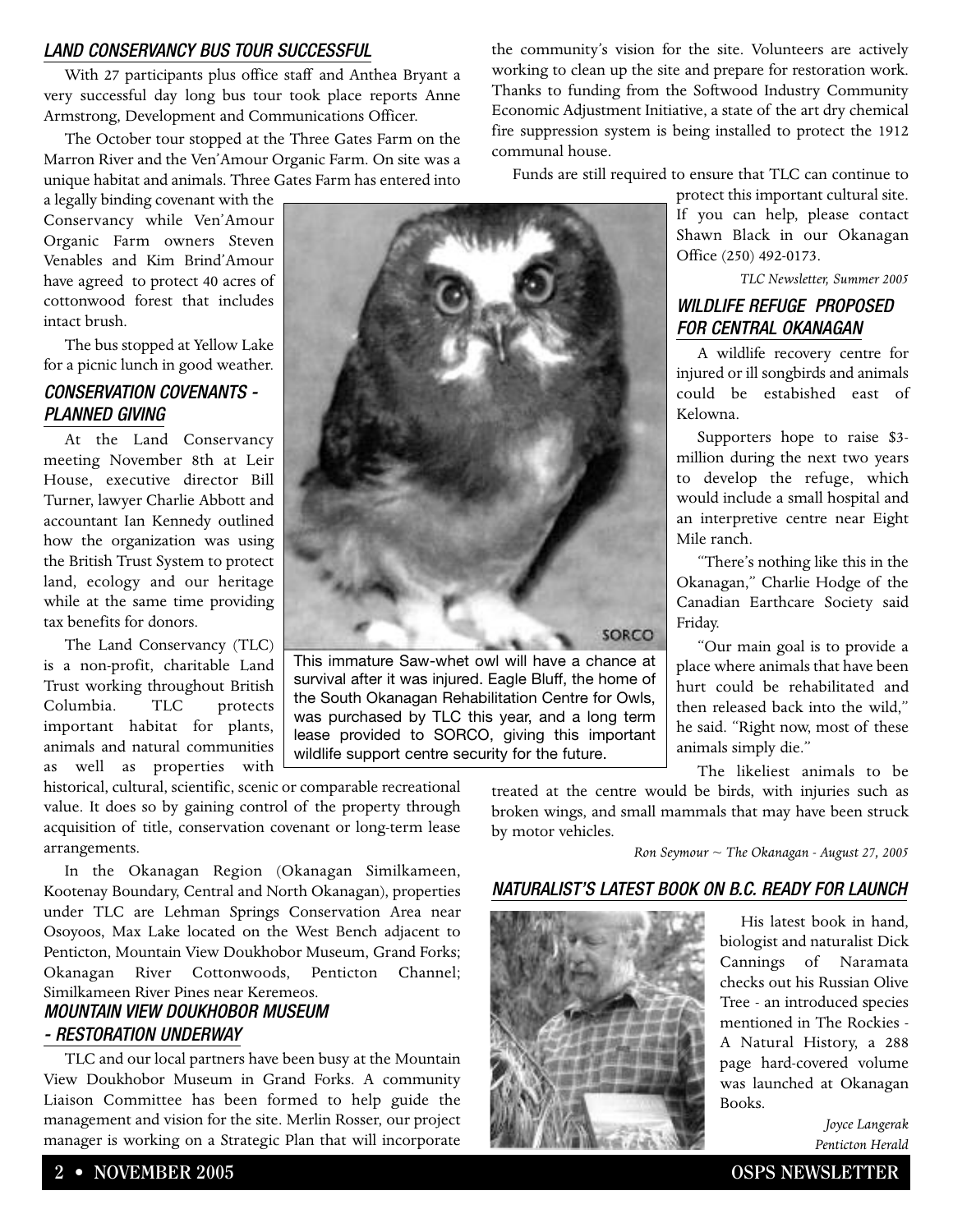#### *BIGHORN RECOVERY*

The local wild sheep population suffered a catastrophic setback in the late 1990's that reduced the number from 450 to about 150 as a result of the spread of disease from domestic sheep and goats through interaction between the two groups.

Since that time, the project - a collaborative effort between the Ministry of Environment, private organizations and the University of Sherbrooke in Quebec - has restored the wild numbers to about 280.

"Our target is to get back to about 400 by the year 2010, and right now, I would say we're on pace to make that number," said wildlife biologist Brian Harris of the Environment Ministry, who was involved in Wednesday's tour.

According to FNAWS director of development Neil Thagard, everyone has a stake in the survival of wild sheep.

"They've got a value to a lot of people - both in a consumptive and nonconsumptive manner," he said. "People come here to view wildlife, and that brings money into places like Penticton."

For farmers who still want to continue to raise domestic sheep, the project members have come up with a variety of ways to lessen the impact.

"We're offering ways, such as double fencing, to reduce potential for nose-tonose contact between the domestic and wild sheep, which is the biggest way the disease is spread," said Stepaniuk. "We're not trying to take away people's livelihoods. We want to give them other options, we want to keep individuals in agriculture."

Ideally, the biggest way to safeguard the wild sheep is to end the raising of domestic species in high-risk areas, something the project manager said many farmers are willing to consider once being made aware of the risk to wildlife.

"We want to create a feeling of ownership - stewardship - of the wild sheep, to let them decide what they want to do," he said. "We have a really sensitive ecosystem and we have to think outside the box in creating novel ideas.

"We're creating a win-win situation for agriculture and wildlife co-existence.

*Mark Brett - Penticton Herald - Sept 8, 2005*

#### *SUSTAINABILITY IS JUST AS IMPORTANT ON A SOCIETAL LEVEL*

The term "sustainability" has been used by many people and groups in the Okanagan lately because of the many developments taking place and particularly due to that rapid population growth in many of our communities.

Dr. William Rees of the University of B.C., who heads their School of Community and Regional Planning, published an article on the Internet in which he discusses this topic.

He defines sustainability as "a state of being, which is characterized by relative permanence." That is, if something – our society, our land or our water system – is sustainable, it will be around a long time.

Dr. Rees says that if we wish to be sustainable we cannot engage in activities that damage the basis of our existence. We cannot, therefore, undermine the long-term productivity of our ecosystems. An ecosystem is sustainable only if we protect it and the life support service it provides.

When Dr. Rees talks about a sustainable society, he means one that is characterized by functional democracy, social justice and reasonable equality. It is one whose citizens are committed to living within the means of nature. Dr. Rees claims that we are not doing this right now. In fact, he says, global society is presently completely unsustainable. Why? Because a significant proportion of our production and consumption is derived from the depletion of our natural resources…

You also probably know that just 25 million rich Americans (and many of the developers in our area are among this number), who comprise just .4 percent of the world's people, have a combined income greater than that of the poorest two billion of the world's people, who are 43 percent of the total population.

Scientists argue that to restore our

ecosystem's integrity and stability will require an 80 percent reduction in our material and energy consumption by the year 2050.

Dr. Rees' own studies of our ecological footprint produce similar results. The average Canadian requires the goods and services of between 8 and 10 hectares of productive ecosystems to support our present lifestyle. This is four to five times our global ecological share. No lifestyle is sustainable if it cannot be extended to all members of the human race. We fail the test of sustainability because it is estimated that we need four Earth-like planets to support or present standard of consumption.

Dr. Rees says that a sustainable environment is one that not only meets today's needs, but will also meet the needs of future generations. When cities and towns help developers take properties out of the ALR and virtually give it away to them for housing, we can't possibly be sustainable. When we have land that could be used for agricultural purposes it becomes nonproductive when it is divided and subdivided for the purpose of providing residences for a few people.

It is a particularly unsustainable process when large acreages are removed from the ALR to provide a place for the rich and famous to practice their golf strokes. No individual or country can be sustainable on its own. You need the total cooperation and mutual respect of all members of society.

*Frank Martens, Summerland*

#### *FRASER RIVER TOPS BC'S ENDANGERED RIVERS OKANAGAN RIVER NOW 7TH*

7. Okanagan River (chanelization, water extraction, urban encroachment, habitat loss, damns and weirs altering river flows)

8. Kettle River (independant power project threatening species at risk)

*The Outdoor Report • Vol. 17 - No. 3*

*OSPS along with many area Valley Organizations want to ensure that our lakes REMAIN UNPOLLUTED. THE ACCELERATED POPULATION GROWTH IN THE SOUTHERN INTERIOR IS WORRISOME!*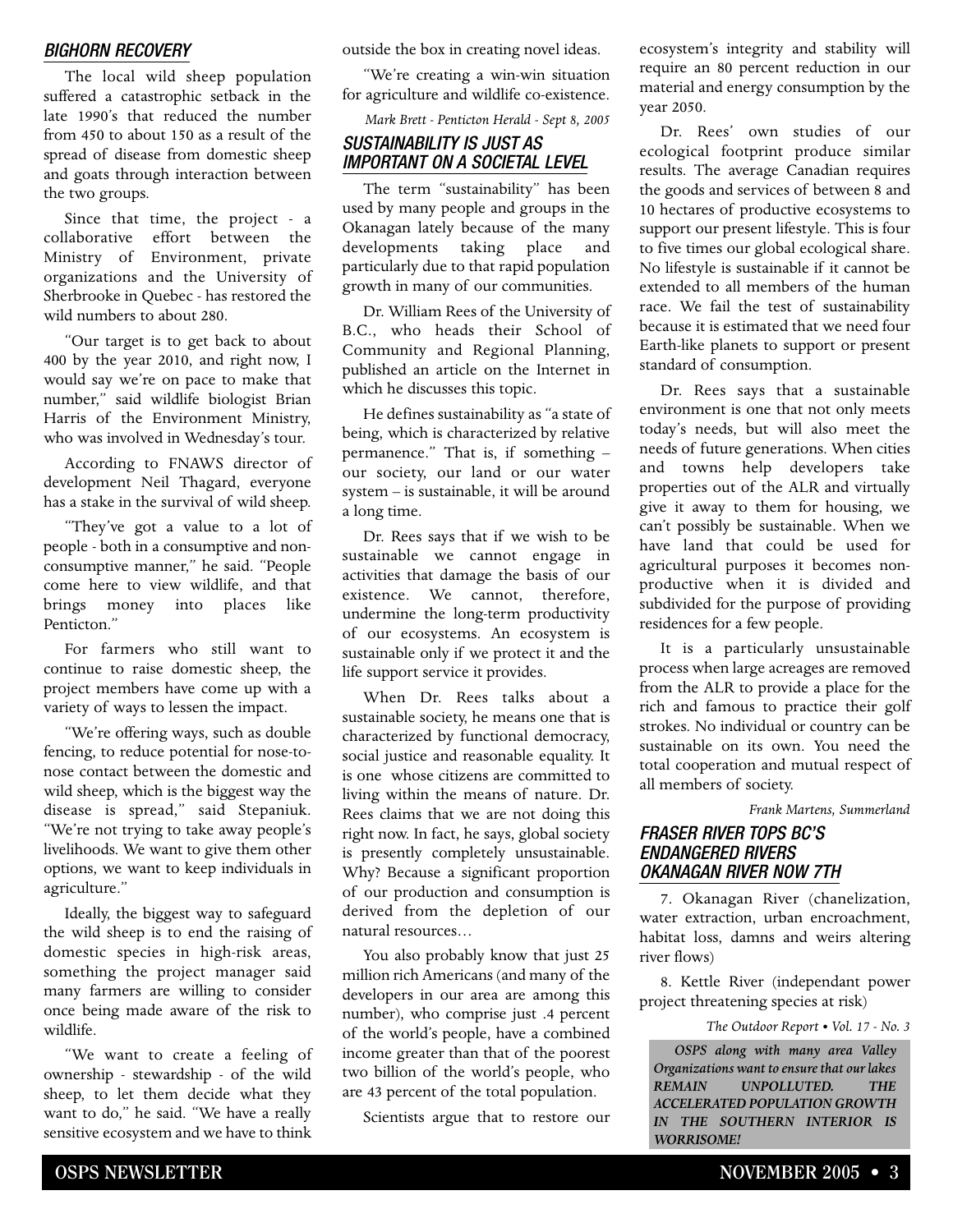# *WHAT'S HAPPENING TO OUR WATER?*

#### *PRIVATIZATION*

Privatization. Public-Private Partnerships (P3s). Alternative financing. Contracting out. All of these corporate schemes mean less accountability to the public and ultimately less democratic control over our drinking water.

Our municipal water systems are in desperate need of upgrades, and corporations see this as an opportunity to enter what they view as a lucrative market. These corporations seek 10 - 50 year contracts to design, build and operate our drinking water and sewage systems. Experience after experience shows that when corporations get involved, increased charges, poor service, loss of public disclosure, environmental damage and corruption follow.

When these problems arise, communities find that they don't have the legal or financial resources, or even the democratic mechanisms, to seek compensation and correct the difficulties. Moreover, corporations can utilize disciplines of international trade agreements, such as the World Trade Organization's General Agreement in Trade and Services (GATS), to force Privatization, despite their dismal records.

Canadians are standing up for public water systems. In fact, some cities have already rejected corporate lobbying efforts and kept their water under democratic control.

#### *BULK WATER EXPORTS*

Corporations see Canada's fresh water as "blue gold" and are proposing to divert and export bulk quantities of water abroad for profit. We must remember that these corporate schemes are not intended to bring water to the poor around the world who lack access to clean drinking water. Rather, water shipped abroad would be bought by the few who could pay for it, and could be used for wasteful purposes such as watering lawns or golf courses.

Corporations have argued that the water that flows out to the ocean is "wasted water." But nature does not waste water, and these dubious corporate buzzwords cannot deny the fact that bulk water exports would be devastating to the environment and the public interest.

In the North American Free Trade Agreement (NAFTA), water is listed as both a "good" and a "service." If one province were to begin to sell water abroad, all provinces could be obligated to do the same, due to the terms and conditions of NAFTA.

Across this country, Canadians have recognized the threat of water diversions and bulk water exports and have undertaken countless initiatives to stop them.

#### *BOTTLED WATER*

Bottled water is draining water supplies around the world and clogging landfills with plastic. People, many of whom are concerned about water quality, are paying hundreds of times more for bottled water than they would for clean water from their own taps. A few corporations are making enormous profits from this scam.

Bottled water is regulated as a product, and is not considered a daily necessity in the way tap water is. As such, tap water is tested assuming regular daily consumption over a person's lifetime, whereas bottled water receives only general product testing.

Some corporations do little more than refilter and remineralize tap water, sometimes paying less for this tap water than local residents. Others pay nothing more than a small administration fee for a permit to pump spring water from our watersheds. Canada now exports more bottled water than we import.

Citizens across Canada are working to stop the damage that water-bottling operations have inflicted on their communities.

#### *YOU CAN ACT FOR CANADA'S WATER BY:*

- 1. Demanding a National Water Act that declares water a human right and protects our water from the increasing threats.
- 2. Fighting the privatization of water services in your community, and working to stop trade deals that privatize our water.
- 3. Boycotting bottled water, and conserving water in your household and workplace.
- 4. Contacting the Council of Canadians to get involved with our campaign and with local chapters.
- 5. Passing this flyer around your home, workplace and community.

#### *JUMBO UPDATE*

The controversial Jumbo Glacial Resort project -- in B.C.'s remote back country. This resort community would take up 6,000 hectares and introduce a population of 6,500 people -- right in the middle of prime grizzly bear habitat.

Despite massive local opposition, the provincial government recently granted a certificate allowing the development to proceed. (The Minister responsible even ignored the objections of his own grizzly biologist.) WCEL continues to support efforts to challenge the governments' environmental assessment.

*Pat Moss - Board President, WCEL - Fall 2005*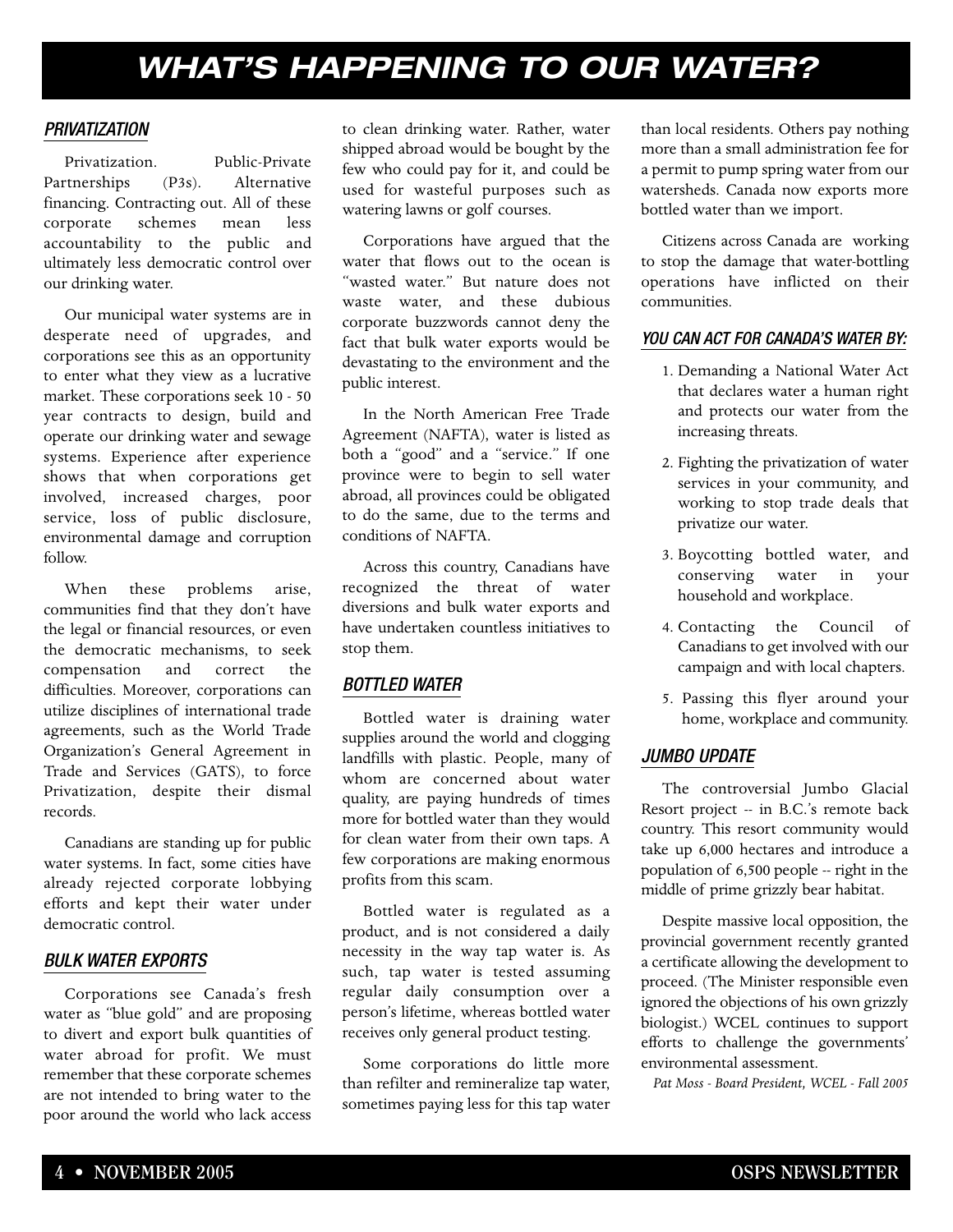#### *DUCKS UNLIMITED WILL USE BOB GIBSON'S \$25,000 TO TEACH AREA GRADE 4 STUDENTS ABOUT WETLANDS*

"The opportunity came to introduce Grade 4 to concepts of land and environment," Gibson said Monday at the Vaseux Lake boardwalk.

"When people give us that amount for our education program, we like to acknowledge it," said Kathleen Fry, education coordinator with Ducks Unlimited in



#### *OTTAWA QUIET*

**MINING** | Environmentalists slam decision but B.C. mining officials herald 'strong signal'

A northern British Columbia Mine project that is a long-time source of international controversy was quietly approved Thursday by the Federal

Vaseux Lake is a natural when it comes to planning a field trip to learn more about wetlands, said Fry.

"The South Okanagan board of directors last March endorsed the Okanagan conservation plan," said Ian Barnett, director of regional operations for Ducks Unlimited's Pacific region.

"Conservation wouldn't be anything without education. This is a great opportunity to provide the youth of this area with the understanding of wetlands – and field trips."

About 85 percent of the wetlands in the South Okanagan have been destroyed by flood control measures and development.

Government. Vancouver-based Redcorp Ventures announced that it has been cleared by Fisheries and Oceans Canada and Transport Canada to proceed with its Tulsequah Chief project in the Taku River watershed in northwest B.C.

Canadian and U.S. environmental groups were quick to condemn the decision, which was praised by mining

#### **Quick Facts**

**The following information was provided by Ducks Unlimited Canada:**

■ Ducks Unlimited Canada (DUC) focuses on wetland conservation in B.C. identifying habitats and waterfowl species in the greatest need of help, then charting a course for restoration and management.

■ Supported by leading-edge science, its conservation programs concentrate on areas providing maximum benefits for North America's waterfowl, wildlife and people.

■ DUC has secured more than 167,890 hectares in B.C.

■ It has completed 520 habitat projects.

■ 630 landowners have conserved habitat in partnership with DUC.

■ DUC has some 1,300 volunteers.

■ Public education accounts for six percent of DUC's budget.

■ Fundraising and administration uses 12 percent.

■ The remaining 82 percent goes to habitat and research.

industry proponents as a strong vote of confidence for the B.C. economy.

Redcorp president Terry Chandler said the company is "not out of the woods yet" because it must raise new investment capital to fully delineate the size of its presumed multi-metal resource.

*Scott Simpson ~ Vancouver Sun*

#### **OSPS NEWSLETTER** NOVEMBER 2005 • 5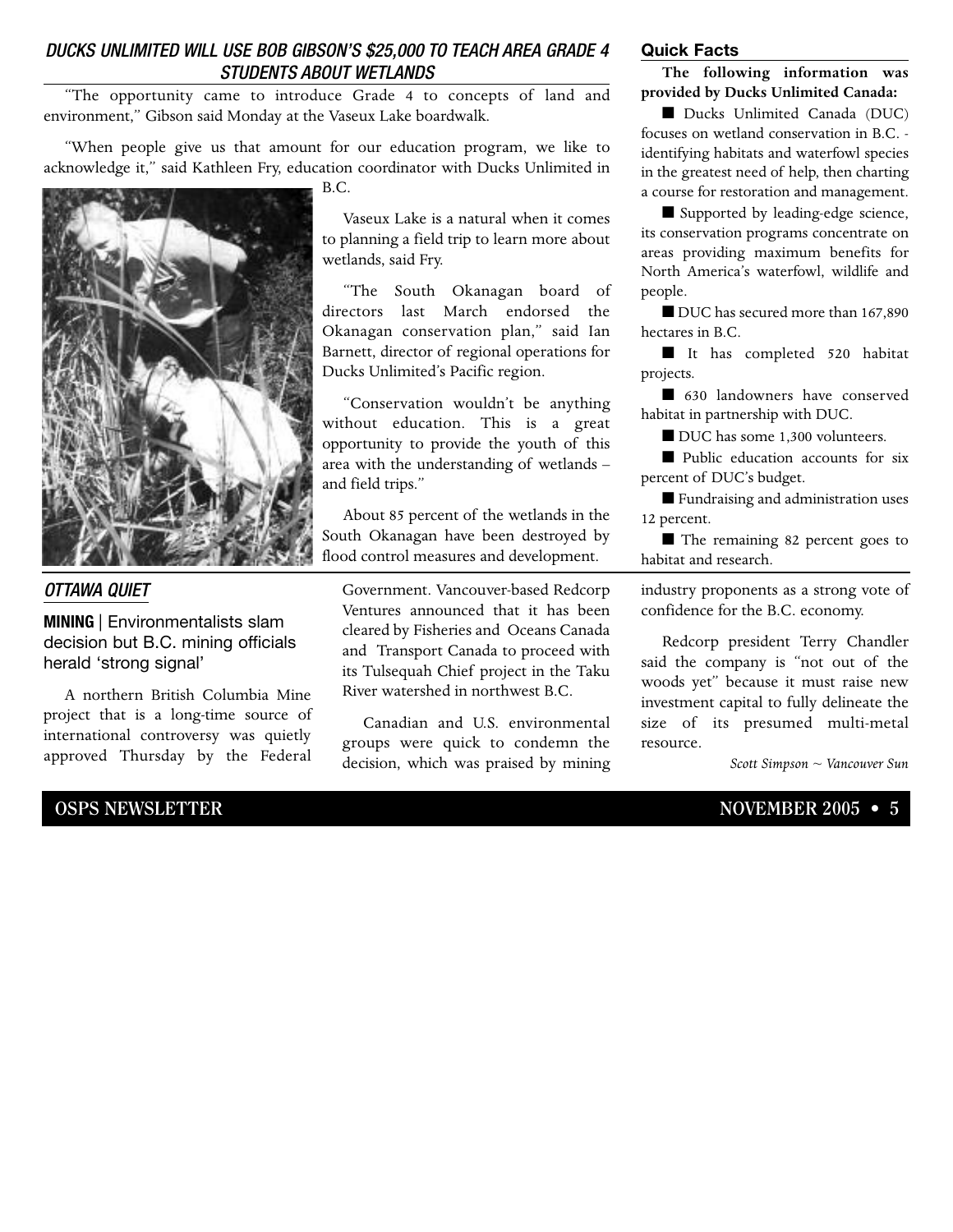#### *FOREST WATCHDOG CALLS FOR HALT TO ISLAND LOGGING*

B.C's forest watchdog says the government should halt logging in the coastal Douglas fir forest on southeast Vancouver Island until it gets a plan in place to protect endangered and threatened plants.

**"If we can't do it in the most threatened ecosystem-type in the province, one wonders where you can do it."** *Bruce Fraser Forest Practices Board*

The Forest Practices Board says the provincial government doesn't have the tools to protect plants on Crown land and no jurisdiction to protect them on private property.

Board chairman Bruce Fraser said that before logging blocks are allocated in Douglas fir forests, the areas should be "directly inspected for the existence of threatened

plants."

The board's report stems from a complaint by the Carmanah Forestry Society, which opposed a 2004 decision to allow logging on southeast Vancouver Island.

The board says officials shouldn't have allowed logging without first doing a comprehensive inspection for endangered plants.

Carmanah Forestry Society president, Syd Haskell, praised the report.

"The Forest Practices Board has come out more strongly that I've seen them come out on any issue before," he said. "The ecologists are all saying, 'Save these areas."' And the Forest Practices Board has recognized that.

#### *COURT LOSSES ON ABORIGINAL ISSUES MAY FORCE FUNDAMENTAL SHIFT IN PROVINCE'S APPROACH TO ENVIRONMENTAL MANAGEMENT*

Between 2001 and 2004, virtually every natural resource and environmental law in BC was amended or repealed. Past West Coast Environmental Law reports and articles documented that

**6 • NOVEMBER 2005 OSPS NEWSLETTER**

unprecedented deregulation has come at the expense of BC's communities and environment, while providing increased rights and control to resource companies and developers. First Nations around the province have been vocal in their concerns about impacts of new provincial forestry laws and policies on Aboriginal Title and Rights, and the lands and resources that sustain their cultures and communities.

Buffeted by a series of court losses in cases brought by First Nations (many related to environmental and natural resource issues such as timber rights, fish farming, environmental assessment and forestry interim measures), the provincial government has been under intense pressure to shift its approach to natural resource issues. With hotspots brewing around the province, tensions about the impacts of unsustainable development on Aboriginal Title and Rights create uncertainty for resource companies, and ever growing unity amongst First Nations and their political organizations. Premier Campbell was under pressure to change.

This spring, an agreed-to Statement of Vision and Principles developed by the Premier's office and First Nations Leadership Council (Union of BC Indian Chiefs, First Nations Summit, Assembly of First Nations - BC Region) stated:

*"We are all here to stay. We agree to a new government-togovernment relationship based on respect, recognition and accommodation of aboriginal title and rights. Our shared vision includes respect for our respective laws and responsibilities. Through this relationship, we commit to reconciliation of Aboriginal and Crown titles and jurisdiction."*

The "New Relationship" document is available on the Ministry of Aboriginal Relations and Reconciliation website at: *www.gov.bc.ca/arr/down/new\_relationship.pdf*

OSPS office received a concerned call re: **red-topped trees** (lodge-pole pine) in the Carmi Ellis area. This is a 20 year old plantation and the trees are dying - caller did not think it was a beetle problem.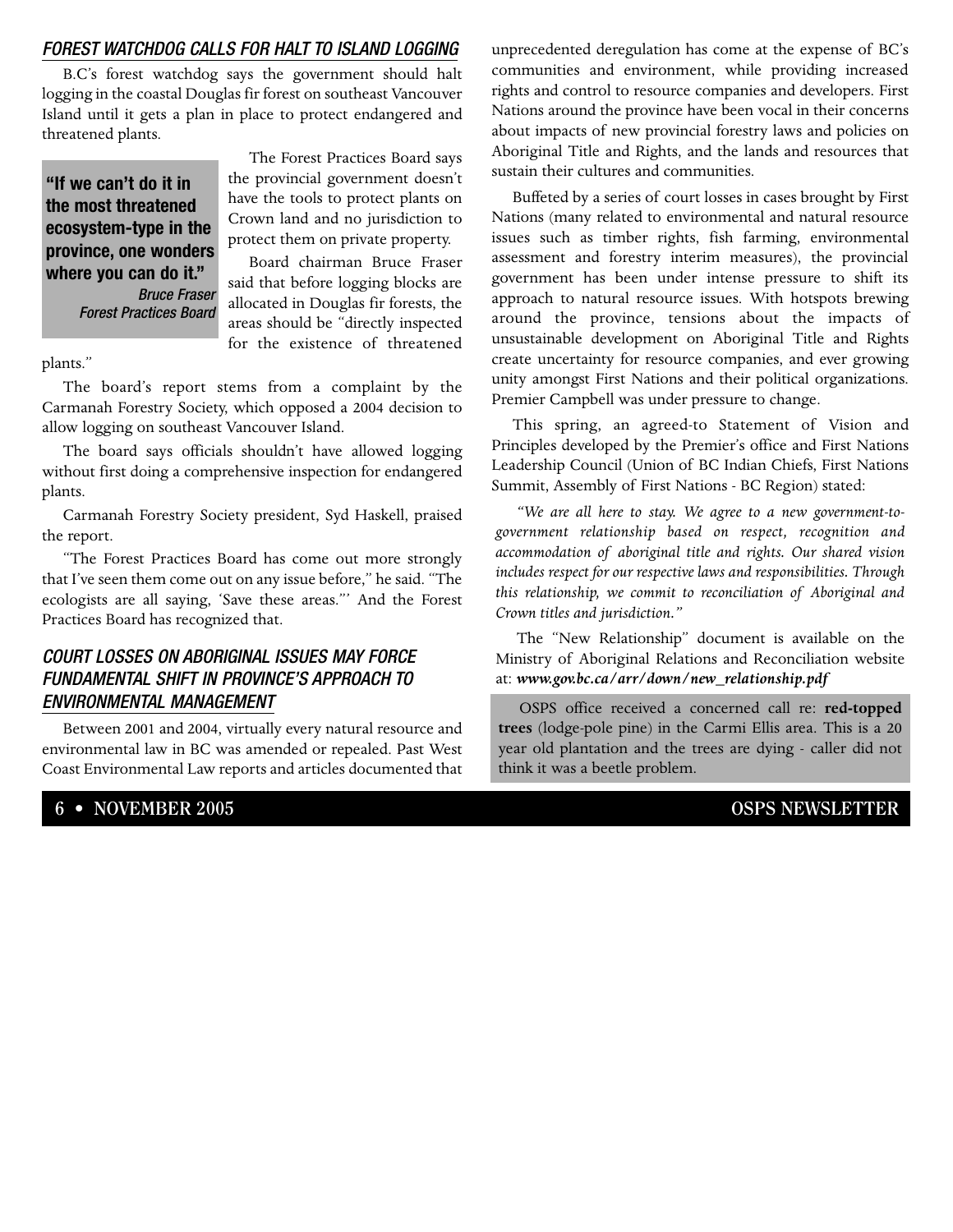#### *WOODWORTH'S A MAN WHO IS SPENDING A LIFETIME DOING WHAT'S RIGHT*

John Woodworth's life was shaped by a man he never met. His grandfather, his namesake, believed that as the editor and publisher of a country newspaper, he had a responsibility to the community to do what was right.

The "younger" John Woodworth has embodied that philosophy.

Woodworth's house has an osprey-eye view of Okanagan Lake, clinging to the Poplar Point cliff with the tenacity of its designer.

In the age of the specialist, Woodworth is a Renaissance man. He's an architect, has lectured at university, has written a best selling book, was a magazine editor and writer, created some of the best man-made monuments in Kelowna and helped preserve nature-made ones.

The man-made ones include Kelowna's City Hall, Kelowna Community Theatre and KLO campus of Okanagan College. The natural ones include Okanagan Mountain Park, Cathedral Parks, Kalamalka Lake Park and Kelowna Rotary Marshes.

He came to Kelowna from Vancouver when he was four and lived on Manhattan Point for four idyllic years. When his

mother died and his dad lost his job the same day, the family moved to Oliver.

"It was February. It was a cold winter, and we had two tents set up in the snow. It was tough."

"We didn't get along as a family, but my dad said 'at least you're getting your independence."'

Did he ever. Woodworth lived in a cabin he built when he was 12 and roamed the rivers, lakes and back country with his dog and his .22 rifle.

"I never hit anything, but I found all sorts of things."

His cabin was so close to the Okanagan

River that he was flooded out in the spring and awakened by spawning carp in fall. "When you live down on the bottom land of the river, you're part of nature," he said.

At 12, he was hired as a printers devil with the Oliver News, one of the highlights of his childhood. "That was a wonderful education."

When he turned 18, he got on a train to Edmonton for pilot training in the Royal Canadian Air Force.

"The war was on, and a lot of the local air force guys had been killed. My dad figured I wouldn't be alive within a year."

At 19, he was flying 16-hour patrols in a four-engine Liberator bomber, 250 feet above the mid Atlantic looking for submarines.

"If the radar operator spotted something, you dropped down to 50 feet with your bomb doors open in a split second, you had to make a decision: was it a U-boat? But you come back with other kinds of memories, too. I remember being off Iceland and the Northern Lights were out, a great band covering the whole sky."

When he returned, he married Nancy, and went to UBC with the intention of going to Carleton University to take journalism. Instead, he fell into architecture, but still kept writing. When he graduated, he went into private practice, but was offered an architectural editor's job in Toronto. He and Nancy packed up their Austin A 40 and drove to Toronto.

"We slept in the car with my feet sticking out the door and our first born on a platform over my head, which seemed to drain in my direction."

They decided to return to Vancouver, and soon moved to Kelowna. After driving to Williams Lake during a winter storm, he questioned the wisdom of running an architectural practice across the Southern Interior. The next trip to Williams Lake was in the air. "That was an epiphany: there was another way of going about a general practice."

He had another epiphany when he was invited to join the Okanagan Similkameen Parks Society. "It wasn't very long before I was president. I didn't want it, but here was freedom. You'd leave the office loaded with problems and come around the Poplar Point corner and knew I could be my other self, and no one was going to tell me what to do."

"When you run a practice, you have to take what you can

get, but I suddenly realized there was another world out there and I didn't have to spend 24 hours a day with my nose in my work."

He was appointed to the Nature Conservatory of Canada and "pretty soon was chairman" and became a founding director of the Nature Trust of B.C. One of the first projects was to start creating Okanagan Mountain Park. "It took a long time and an awful lot of patience."

While negotiating with the provincial government, a planner noticed that the B.C. Forest Service had carved out one quarter of the park for logging.

Woodworth hopped in his float plane, flew

to Victoria, tied up in front of the legislature and marched up to see the Minister of Lands, Forests and Water, who had been unaware of the change. When premier W.A.C. Bennett announced the creation of Okanagan Mountain Park, it stretched from Kelowna to Naramata.

In a life filled with accomplishment, Woodworth's proudest is his role in the creation of the 8,600-kilometre Alexander Mackenzie Voyageur Route, for which he thinks he got his Order of Canada.

"I get calls from all over North America, England, Switzerland and God knows where, who want to buy the map and trail guide" - both of which Woodworth designed and wrote.

At 82, he's still working to make the valley better. "We have a responsibility to look after the uniqueness in this valley," he says.

*Ross Freake, City Editor - Kelowna Daily Courier*

John Woodworth, a former director and president of OSPS, was awarded a life membership in the society. OSPS published his booklet "Is everything All Right Up There" in 1972. It created great interest across Canada.

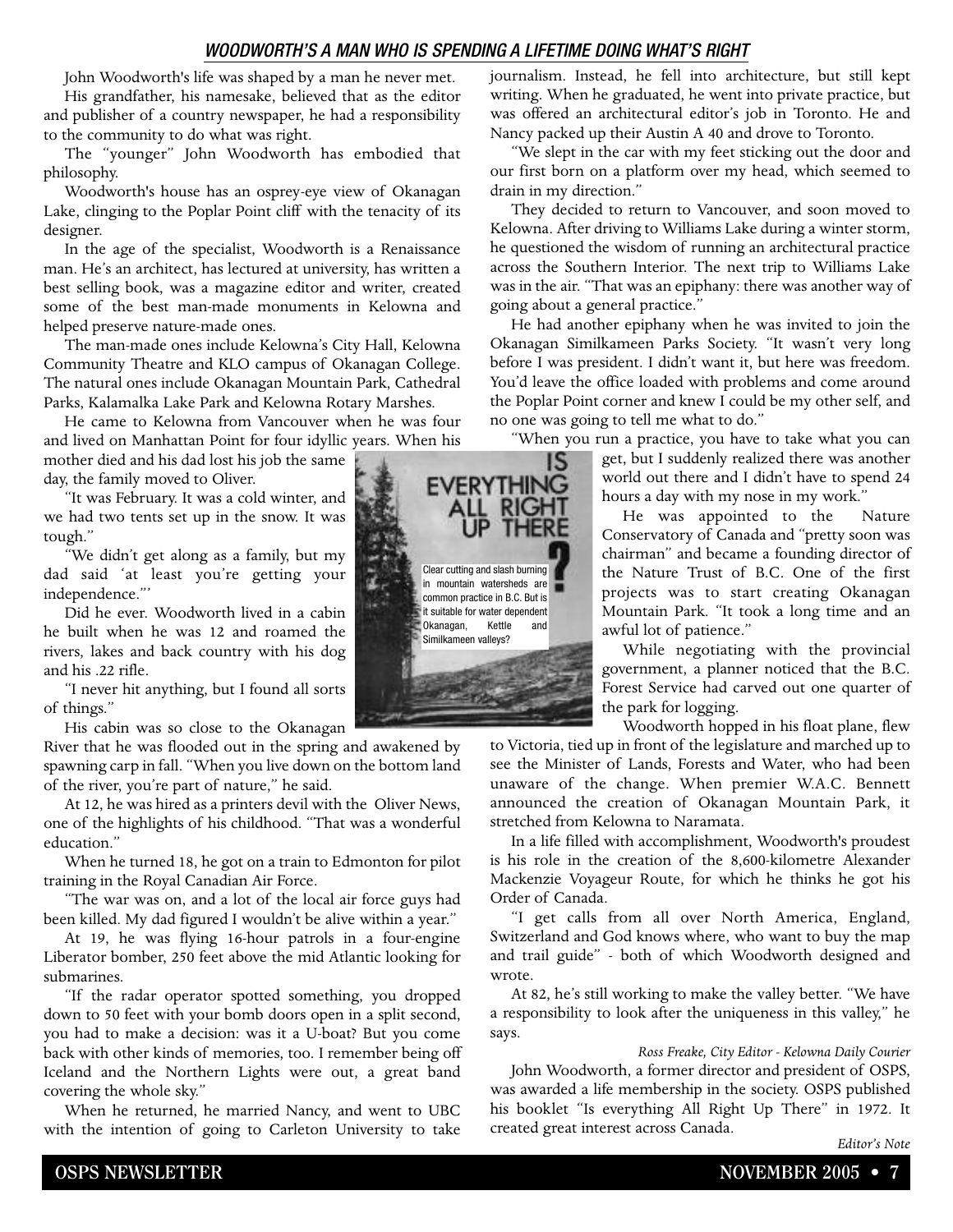#### *WEST COAST ENVIRONMENTAL LAW*

*"Cutting up the safety net"* rocked the provincial government recently. Our report revealed that, since his election 2001, Gordon Campbell has systematically changed, weakened, and, in some cases, *downright dismantled* the laws that were in place to protect B.C.'s environment. Here are a few report highlights for you:

• Government ministries responsible for environmental protection have seen unprecedented staff cuts, making it difficult for ministries to monitor and enforce environmental laws.

• The new "Significant Projects Streamlining Act" enables the BC Liberals to *waive virtually all legal arguments* standing in the way of development projects deemed to be "provincially significant."

• Profound changes made to the Forestry Act by this government have shifted control of B.C.'s forest resources from government to private logging companies!

*Pat Moss - Board President, WCEL - Fall 2005*

#### *GOVERNMENT FUNDING OF OUTDOOR RECREATION LACKING*

A major decline in government commitment and services to outdoor recreation has occurred. The BC Ministry of Forests' recreation programme has been decimated. BC Parks has lost staff, and there has been a 25% drop in park visits. Parks are being increasingly commercialized. What can, or should, ORC do? We have protested these service cuts to service in many letters and attended many meetings. Is the inevitably approaching federal election a chance to query candidates about their positions on outdoor recreation? Although, we are not a lobby group we think that asking questions of political candidates whenever feasible could be useful.

*The Outdoor Report • Vol. 17 - No. 3*



#### *John Boot*

Was kind enough to give me some information about the recent activities of the Rotary Club. They have been working hard on improvements to the Adams Bird Sanctuary recently to add to the enjoyment of all. Among other things there has been an expansion of the walkway and the installation of a new bridge to improve access.

*Summerland Review - June 23, 2005*

#### *SUMMERLAND IS PRESERVING PARK LAND*

The Parks and Recreation commission's move to designate Little Giant's Head Mountain as a heritage site should not surprise anyone.

The commission's mandate is to protect and preserve park land within the community. To that end, one would expect to see the board make recommendations to keep existing park land from development.

Once land is removed from park land designation and developed, the changes cannot be reversed.

Land use is removed from park land on developed land may change over the years, but a parcel of developed land will almost never revert to undeveloped park land. For this reason alone, there is a lot at stake as a result of the Little Giant's Head Mountain proposal.

Public perception must also be considered.

The 13 members of the public who spoke at Thursday's meeting all opposed a proposed land swap in the area. Their



concerns and opposition must be considered.

The proposed land swap and development have attracted a lot of attention from the community.

While the developer says the plan would provide a trail and a park area, others in the community are concerned that the proposed swap and development would take away an area they have enjoyed for many years.

In the end, municipal council will have the final say on what happens to Little Giant's Head Mountain.

Land swap turned down by council.

*Summerland Review, August 25, 2005*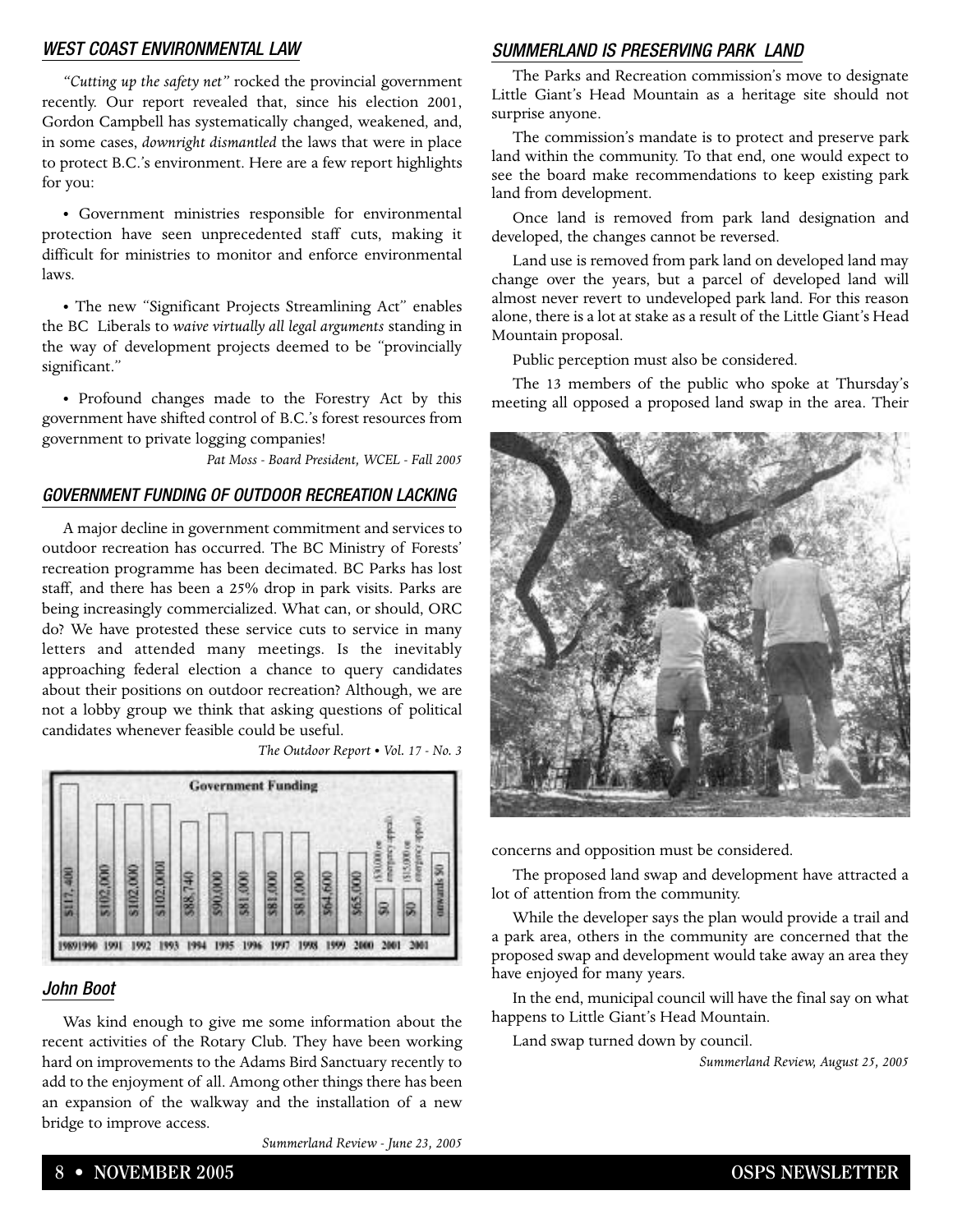#### *TWO YEARS AFTER FIRE PARK IN BLOOM AGAIN*

From a landscape of dark and grey, the charred forest south and east of Kelowna has blossomed into the colours of each of the two growing seasons since the Okanagan Mountain Park fire altered the landscape.

Against a backdrop of blackened spires, the bright green new growth, the yellow of arnica, blue of lupine, purple of fireweed and white of daisies is in sharp contrast.

It has been two years last week since flames followed smoke over the hill into Kelowna, and plant, animal and human communities have been busy in that time rebuilding. *OSPS 2006 Annual Meeting*

The natural regeneration of a forest is an exciting thing to watch, as biology teacher, Harold Baumbrough clearly illustrated with a slide presentation this week. (At March 10/06 OSPS annual meeting, Harold Baumbrough will present "Recovery pictures of the park").

However, his description of what he recorded faithfully every week occurring on one plot of land includes very little about trees returning to the landscape.

With a fire as severe as this one, many of the cones that would be opened by natural fires in this ecosystem were so completely destroyed by the heat of this fire that the seeds themselves were even fried.

Baumbrough describes finding rocks which have fractured and splintered from the heat.

That's a danger that climbers returning to favourite spots in the fire-affected area will also face.

Because of our fire suppression efforts in recent history, when the layer of dead and dry material on the forest floor caught fire, it didn't just race through, lightly burning off dead grasses and moving on.

Instead, it burned hot and created intense heat, taking venerable old firs and pines as well as just their dead lower limbs.

Even the thick-barked ponderosa pines and Douglas firs went up like torches in the heat of this fire, as did their cones, complete with the seeds which should have been released to start a new forest.

In Cedar Mountain Regional Park, there are areas where the fire burned at its most severe, it doesn't appear that there's much natural regeneration of evergreens.

I would suspect the same is true in much of Okanagan Mountain Park, but the province has said it doesn't intend to do any replanting in provincial parks, so it could be a long time before trees return to those rocky slopes.

> *Judie Steeves Western, August 21, 2005*

*Friday, March 10 at Centre Stage Theatre will feature Harold Baumbrough's study of the Okanagan Mountain Park Fire and its natural restoration.*

#### *FIVE MORE TRESTLES TO BE REBUILT BY DECEMBER*

Five more Myra Canyon Trestles lost in the Okanagan Mountain firestorm of 2003 are rising from the ashes.

"Contracts have been awarded to rebuild trestles No. 2, 3, 13, 14 and 15," said Myra Canyon Restoration Committee chairman Ken Campbell.

"Construction is going on right now for December completion."

After fire swept through the southernmost reaches of

Kelowna in August 2003, destroying 239 homes and forcing the evacuation of onethird of the city, the blaze destroyed 12 of the 16 wooden trestles along the Kettle Valley railbed in Myra Canyon.

The trestles were more than a structural marvel and a piece of Okanagan history. They were part of the Trans

Canada Trail and a tourist attraction that drew 50,000 people a year to hike and cycle the 12 kilometres of wilderness.

"That trail is unique," said Campbell. "Since trains no longer used it, it was a flat trail usable by all, yet it offered spectacular scenery and the thrill of crossing trestles over deep canyons. One international cycling magazine called Myra one of the best 50 bike rides in the world."

The first trestle to be rebuilt was No. 18, the first one accessible on the trail off Myra Forest Service Road. Sure Span Construction of West Vancouver did the work in the summer and fall of 2004.

Sure Span, which has built bridges throughout B.C. as well as the United States and Indonesia, won the \$1.2-million provincial contract to rebuild Nos. 2 and 3 this summer.

"We've built a lot of bridges, so we know what we're doing in Myra," said Sure Span estimator Brian Moore.

"The only challenge is the narrow access through a canyon and No. 1, which didn't burn in the fire."

Nos. 2 and 3 are closer to the trail access off the Little White Forest Service Road.

Experienced bridge builder, Seismic 2000 Construction of Langley has the \$1.8-million contract to build Nos. 13, 14 and 15, which are closer to the Myra Forest Service Road access.

All the trestles are being rebuilt from timber to look as much as possible like the ones that were burned.

The goal is to have all the trestles rebuilt and the trail totally reopened sometime in 2007.

*Herald, July 13, 2005*